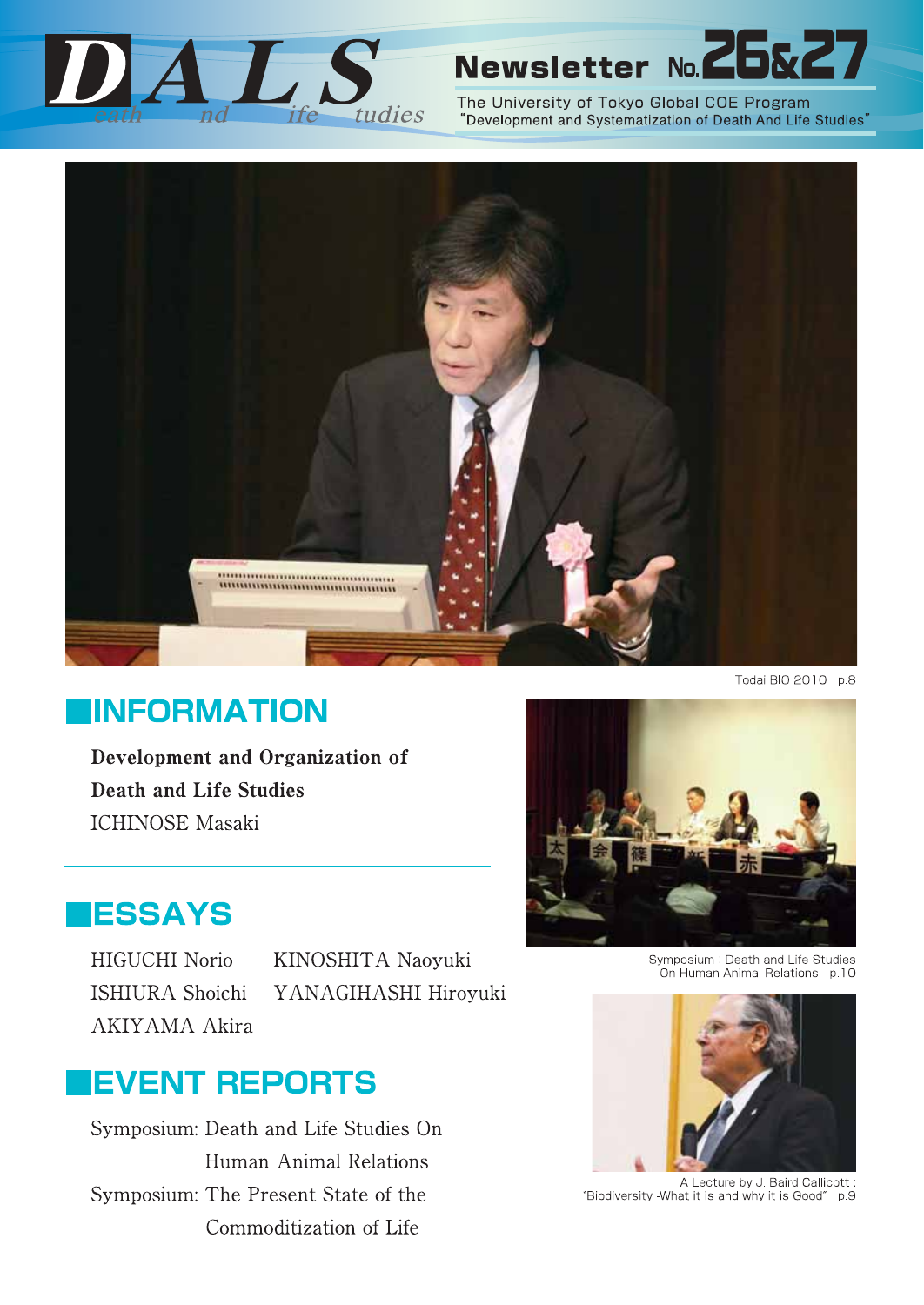### Development and Organization of Death and Life Studies

ICHINOSE Masaki (Leader of the G-COE Death and Life Studies Program, Department of Philosophy)

Beginning in March 2010, I was named leader (and successor to our former leader, Professor Susumu Shimazono) of the Global COE Development and Systemization of Death and Life Studies program.

Although our project has only two years left, I hope, based on our prior efforts, to continue what we have hitherto accomplished and to see our project reach a fruitful conclusion.

As directly evinced by our past endeavors, Death and Life Studies is an attempt at creating a new cross-disciplinary academic field. While based on the fundamental insights of the humanities (i.e., philosophy, ethics, religious studies, sociology), our pedagogical and research activities have developed through the mutual permeation between the humanities and such varied disciplines as medicine, nursing sciences, life sciences, legal studies (law), and educational studies.

Of course, as the title "Death" and "Life" Studies indicates. and although we are unified in our attempt at investigating the problems posed by "death" and "life" and their mutual connection. the ways in which we problematize and broach these issues is highly varied.

Inquiry from the perspective of the principles and thought patterns found at the normative level of discourse on death and life, and through the approach of pursuing the meaning of this discourse at the historical and cultural level (and also from the standpoint of various issues found at the practical and clinical level) we have problematized Death and Life Studies from a range of perspectives, and sought to clarify these issues to the utmost degree.

Specifically, the question of medical decisionmaking; the problem of psychiatry and criminal responsibility; eugenics; mortuary practices; bioethics and end of life care; the meaning of death and life in the myriad religions; the war dead and those who



suffered an untimely fate; continuing education for medical practitioners; the issue of grief work; animal ethics; and so forth are all examples of topics that we have dealt with or are currently attempting to address.

In the future, we hope, with further resolve, to continue our educational and academic programs while expanding our multi-faceted approach to death and life.

Simultaneously, we must emphasize that this project is Death and Life Studies [i.e., it is an academic discipline]. In being an academic discipline. or at least in aiming to become one. Death and Life Studies must not be limited to the dimension of simply expressing personal views on death and life, marshaling data, [claiming that death and life can be simply understood through, say,] the performance of meditative experience, and so on.

It is vital that we establish logical and rational arguments based on objective and empirical evidence. Further, and of most import, is the fact that, no matter how ultimately broad, we must create unique methods of inquiry and develop conditions and criterion for the establishment of Death and Life Studies as an academic discipline. In reality, there is no absolute and unchanging space of demarcation for a given academic discipline. Rather, it is natural that disciplines slowly change based on temporal conditions and social situations. If so, it is greatly anticipated that Death and Life Studies, which we aim to establish, will gain autonomy as a true academic discipline in the near future. When we come to see the dawn of this new discipline, just what kind of academic environment will emerge. Eager to fulfill such expectations, we are further determined to concentrate on our educational and research activities and, step by step, advance our discipline.



Publications DALS Research Seminar with young scholars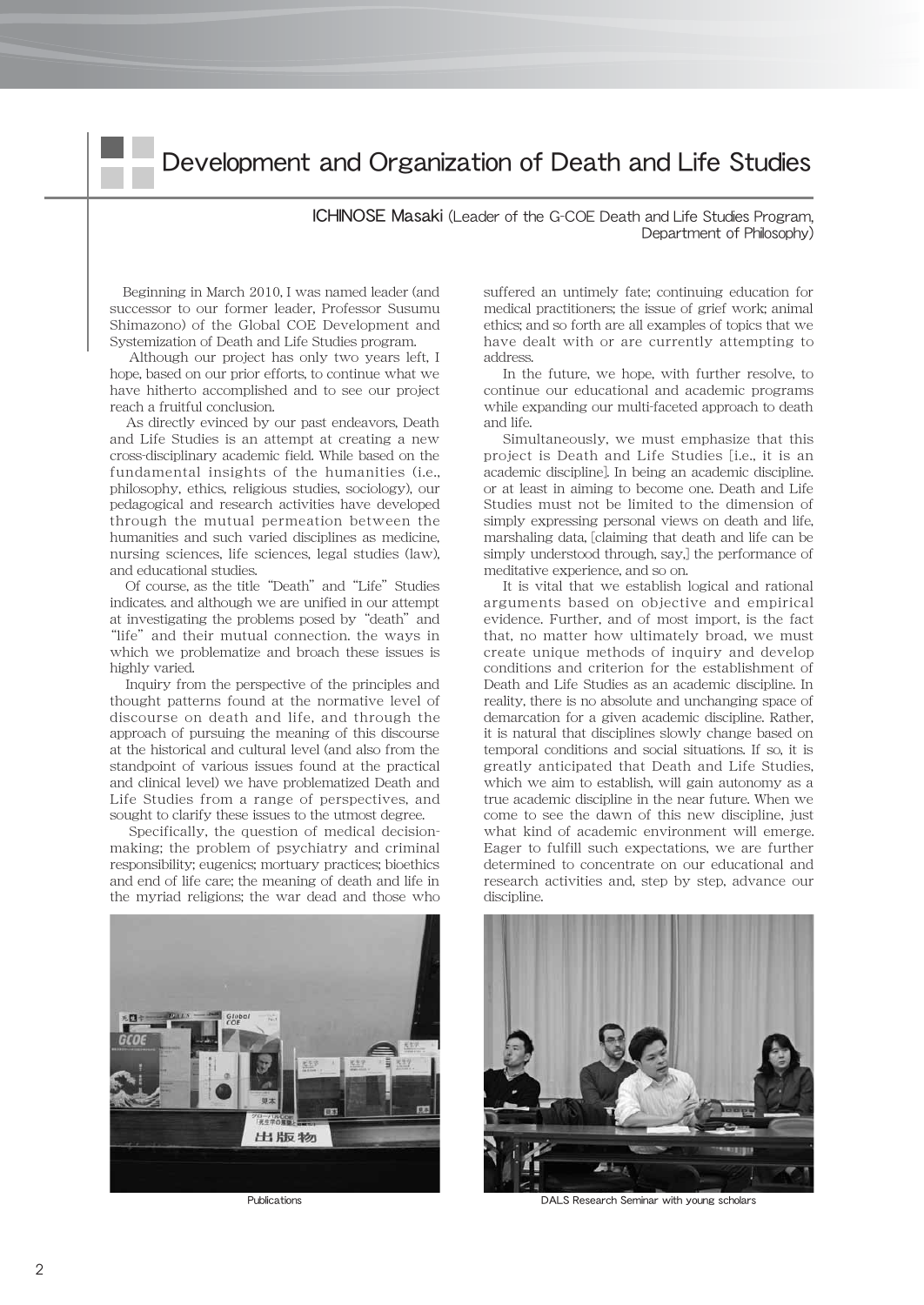HIGUCHI Norio (Faculty of Law, Anglo-American Law)

In courses on bioethics and law held in US law schools, the myriad of bioethical issues that we face during our life are broached. In particular, problems concerning end-of-life care are a major topic. Furrow et. al., *Bioethics*  $1-5(5<sup>th</sup>$  ed., West 2004), a representative case book, begins by presenting the following hypo.

At 4:30 on a Friday afternoon, you, as legal counsel for a 300-bed for-profit hospital, receive a telephone call from a physician, Dr. Smith, asking your advice. For some time she has been caring for 37-year-old man, Mr. Jones, who is in the late stages of lung cancer which has metastasized to his bones. Dr. Smith predicts that Mr. Jones may live for another month or so if treatment is continued. Treatment consists of chemotherapy (administration of drugs which slow the growth and spread of the cancer), and pain medication (injection of moriphine which reduces, although does not eliminate, the pain Mr. Jones experiences). Mr. Jones also has a pacemaker to regulate his heart beat. Dr. Smith has just admitted Mr. Jones to the hospital, and Mr. Jones makes a request that he has made repeatedly in the past. Specifically, Mr. Jones requests that all chemotherapy be stopped and that the pacemaker be deprogrammed immediately, so that his heart will malfunction and cause his death in a very short time. Dr. Smith has talked at length with Mr. Jones about his request and she is convinced that the patient is clear, determined and consistent in his wishes.

As this is a law school case book, future lawyers are the main audience. This is the first topic for discussion (in the first class) of bioethics and law for them: How, as a lawyer, would you face such a situation? What kind of advice would you give to the doctor?

There are two kinds of legal approaches to this problem. The first approach―which is what many Japanese lawyers traditionally do―is to attempt to examine legal solutions for such a situation. Somewhere out there, the law exists. But it is then concluded in Japan that"although there is no clear law on the subject, the intentional removal of a pacemaker may be analogous to removing artificial breathing apparatuses, and may be with risk of a charge of murder."Maybe, maybe, but when doctors hear this, they have no recourse for taking risk. They are threatened by the lawyer's advice or warning.

The second approach is to think of a"custommade" legal approach for Mr. Jones. In the USA

the question of what to do in such a legal case has been continually debated. Such legal cases have periodically occurred, and today medical ethics committees are attempting to find some sort of solution. Such ethics committees are comprised not only of doctors and nurses but also of legal specialists, religious leaders, ethicists, and members of the general public. What is debated is not the ethicality of terminating medical treatment in general terms, but deciding exactly what is best for Mr. Jones. And this, it is considered, is the real "law."

In fact, according to the casebook mentioned above, the lawyer advises the doctor to refer this case to the ethics committee. The editors of the casebook in law conclude that Mr. Jones would be fortunate and satisfied with this kind of advice given by the lawyer.

Two points can be gleaned from this case. First, the role of law or lawyers is modest and restrained. Also, their advice is not ex post in nature, that is, if you do this the law may give you a sanction, in this case, a charge of murder, but ex ante, that is to give advice to solve your problem by submitting the case to an ethics committee, a sort of due process for issue solving. In U.S. the lawyers do not threaten the doctor. Their advice is to exhaust all possible means in an a priori and mannered fashion. The law is not like the assassin cutting one from behind, but ethically exists to help the practitioner and patient who find themselves in a bind. It is a form of problem resolution.

Second, and in an important relation to the first point, the concrete "law" which has been applied to doctor and patient does not suddenly come from on-high or from the outside. The "law" that emerges is that which is appropriately applied to the particular patient, that which seeks to find the best resolution for him or her. Further, such a law is not only for Mr. Jones but, in effect, will act as a precedent for those patients who may someday find themselves in a similar situation. Imagine that you are Mr. Jones. Would you like to accept some kind of law or solution concerning your end-of-life care based on a majority vote by the general public?

This is not simply an overblown question on Japanese views of death and life concerning terminal care. What is at stake is how individuals― who must die as individuals―should face death, how society should address such issues, and what kind of law such a society should have. We should seriously reconsider the role of law in the death issues in Japan, and maybe in other bioethical issues as well.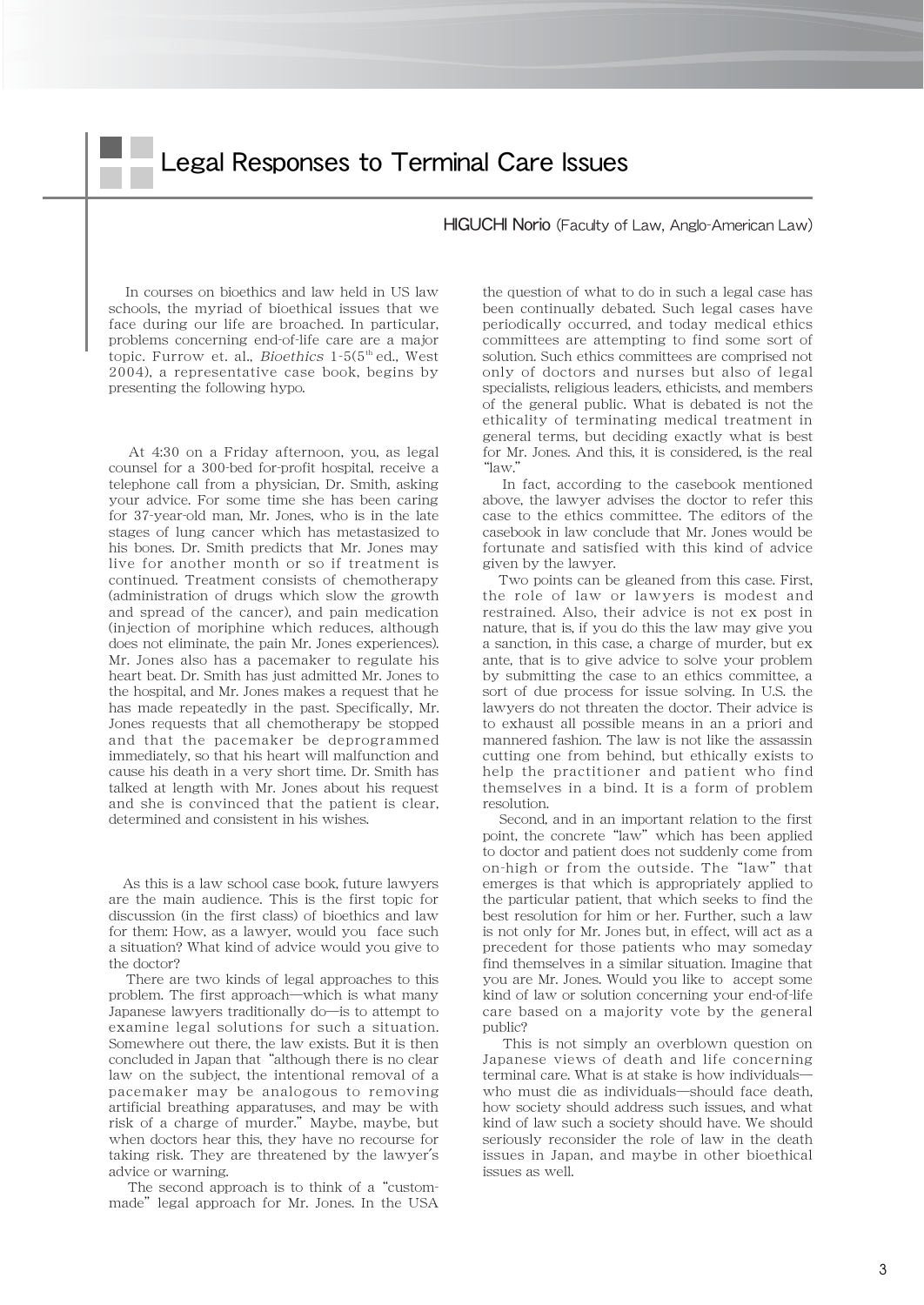# The Death of Zoo Animals

KINOSHITA Naoyuki (Professor, Graduate School of Humanities and Sociology, Cultural Resources Studies)

"Let's go to a zoo in a different town!" This is what people think when they suddenly realize that they only visit zoos in towns they know, or rather in their town of residence.

The reason for the fact that one only visits the zoo of one's own town is apparent. A zoo is a place to which one is taken by one's parents as a child and then brings one's own children when one has become a parent oneself. To overcome this barrier and to go and visit a zoo in a different town is fun, but also a lot of hassle.

Are you, dear reader, aware of how many zoos there are in Japan? The answer to this question is actually unclear. This is because facilities are not forced to call themselves "zoos," and there are a number of "zoos" that do not go by this name.

There are eighty-nine facilities alone that are members of the Japanese Association of Zoos and Aquariums. I have so far visited about a third of these. The main objective of my research trips is to see how the animals are exhibited, and how the zoos differ based on their historical and regional specificities. However, I am also interested in what happens to the zoo animals after death.

When handed a map upon entering a zoo, I first check for the existence and location of a memorial for the consolation of the souls of deceased zoo animals. Most zoos do not mark the existence and location of these on their maps, as they primarily do not exist to be seen by visitors.

In rare cases will a zoo not have such a memorial at all. Yokohama Municipal Zoo (Eurasia) and Asa Zoological Park in Hiroshima reject such memorials. In the case of the zoo in Hiroshima, the management feared that holding memorial services would lead to the humanization of animals.

In a lot of cases, the memorials are located in areas of the zoo not accessible to visitors. For example, Chiba Zoological Park or the Hamamatsu Zoological Park belong to this group of zoos. In the case of the former, the memorial was located on premises accessible only to zoo staff, while in the latter case, the memorial was located forlorn in some bushes. When I attempted to read the inscription I fell victim to a vicious swarm of mosquitoes.

Also, there is a huge variety among those memorials visible to visitors, ranging from one's covered in floral offerings to those that have been completely abandoned.

A prime example for the former case are the Ueno Zoological Gardens, where the memorial dedicated to the spirits of deceased zoo animals is located right after the main gate, and is not only covered in such floral offerings, but also a large number of folded paper cranes. These have been made and offered by pre-school and elementary school children and are frequently accompanied by written wishes for peace. This practice is rooted in the story of the killing of zoo animals during the war as recounted in the popular picture book Faithful Elephants.

On the other hand, the vast number of memorials is rather inconspicuous. The one at the Wakayama Zoological Park was most difficult to find even after having received directions from a zoo employee. The same employee told me that before, the zoo would call in a Buddhist monk and hold memorial ceremonies, but that this practice had long ceased as was apparent from the dilapidated state of the memorial.

There are probably many reasons why a memorial falls into disrepair, but the influence of the separation of state and religion determined by the constitution is a major factor. This is because most zoos are facilities run by local governments and their hands are bound in regard to holding memorial services.

There are four ways in which this situation can be dealt with. First, to reduce the religious nature of the ceremony by turning it from a service consoling the spirits of the deceased animals as is quite common into a secular thanksgiving ceremony presided over by the zoo director. The term "consoling the spirits" (*irei*) has to be avoided in this case. Secondly, to have the service organized by another party. Third, to hold these services secretly and only among zoo employees, who also fund the ceremony with their own money. Fourth, to not have any ceremony at all.

In recent times, it has become popular to display a photo of the deceased animal in their enclosure, as would be the case if a human had died. This shows a shift from collective memorial services to individual services, but also presupposes that the animals have all been given their own individual names. However, giving animals names is the first step towards humanization.

Despite these cases of humanization, I believe that zoos have retained the possibility to think about the death of the vast majority of animals that have not undergone humanization. Zoos, created as facilities for the display of live animals, have shunned to display death. The media one-sidedly focuses on the birth of animals, and zoo animals are not provided with live food before the eyes of visitors.

However, in recent years, zoos are expanding to incorporate domestic animals as they increasingly turn into places to contemplate the relationship between humans and animals. In this sense, is it not impossible to ignore the fact that humans live by eating animals when visiting a zoo? After all, livestock is born and killed for this purpose.

During the last summer break, I visited the Toyama Municipal Family Park together with students of mine. This "zoo," which does not call itself by that name, has shifted its focus from a place displaying rare foreign animals to one that centers on learning about everyday animals.

Within the facility, there are even barbecue spots. Of course, we did not eat any of the livestock animals, but eating together with the zoo employees, I thought that the day of contemplating eating culture in a zoo is probably not so far away.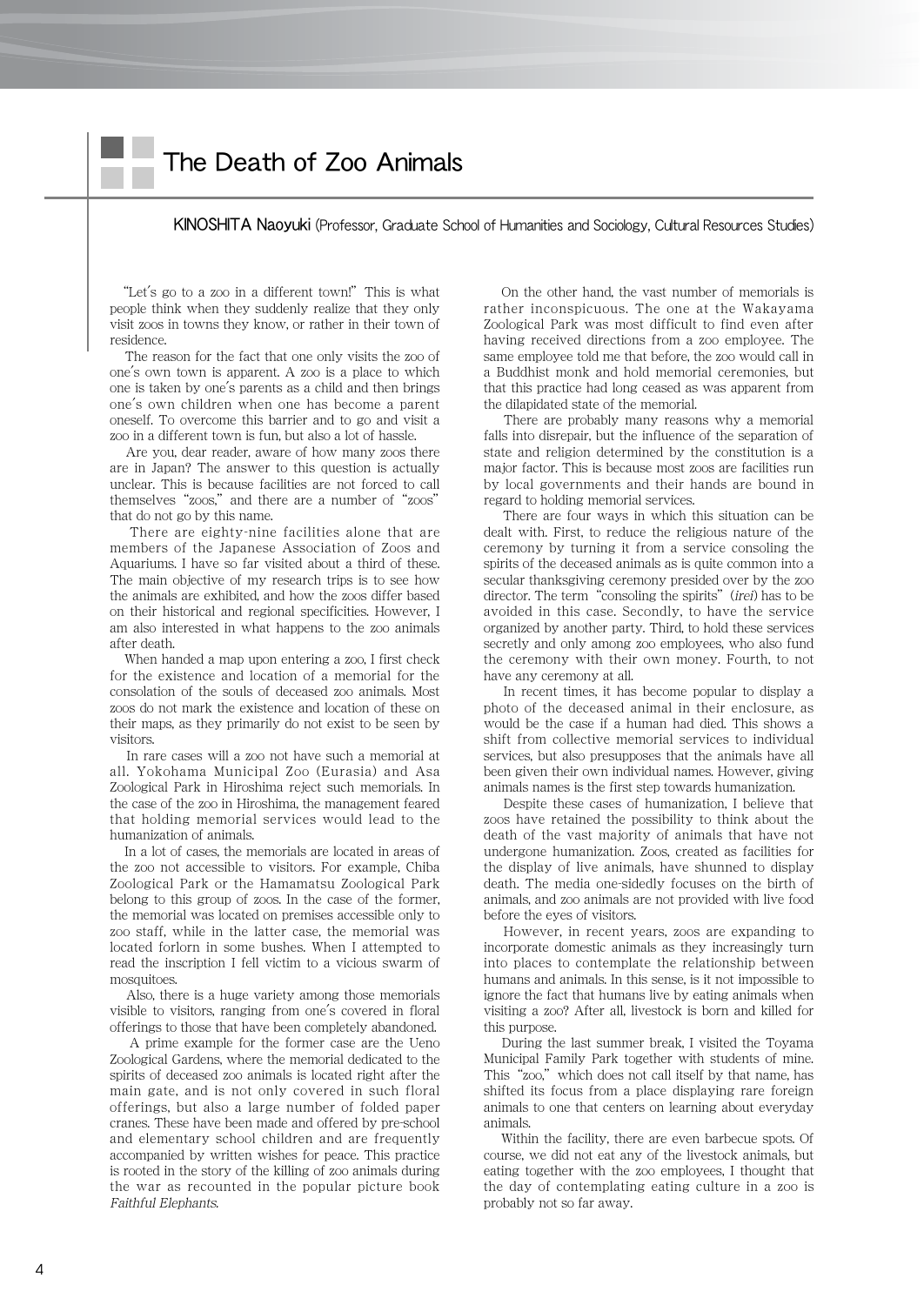### Look at the Label carefully before you take the Pills

### ISHIURA Shoichi (Professor, Graduate School of Arts and Sciences, Molecular Cognitive Sciences)

Everyone agrees with the conclusion that when we face death what is of most important is medicine. Let me introduce a story about medicine.

When we all have a cold or a headache we take medicine labeled as acetaminophen. This is paracetamol, the component of ®Tylenol and also what is in traditional medicine from Toyama prefecture. Unless you are an absolute opponent of Western medicine, you will believe your doctor's advice and the television commercials and take this. However, there are few people who can explain how acetaminophen is different from ibuprofen or aspirin such as ®Kerorin, ®Bufferin, and ®SEDES.

The answer is simple: unlike the fever-reducing acetaminophen, which does not contain antiinflammatory properties, ibuprofen and aspirin have an anti-inflammatory effect. Further, as they have an anti-coagulative effect as well, they irritate the stomach and intestines and cause stomach ache by reducing gastric mucus. We all know about inflammation. In throat inflammation, prostaglandin E2 is locally synthesized, which in turn causes neuralgia and increases blood flow. This then leads to increased sensations of pain blushed skin, and swelling. This is the same with muscle inflammation as well.

Aspirin and ibuprofen are known as nonsteroidal anti-inflammatory drugs (NSAIDs) and are currently popular products. Everyone knows about pain relief medication, and that ibuprofen is contained in products like"IBsomething" or "something-IP." In NSAIDS, indomethacin, which works well for inflammation, is a well-known drug; And yet, as it has a negative effect on the stomach when taken orally. It can only be administered transdermally.

Above, I mentioned that prostaglandin E2 is related to thermogenesis. This [compound] is made from arachidonic acid which is an unsaturated fatty acid. Oxygenation, which is the first step of prostaglandin synthesis, is mediated by COX (cyclooxygenase). Aacetaminophen, aspirin, and ibuprofen all manifest their efficacy through blocking COX.

Now, a talk about money. It has been discovered that there are two kinds of COX in the human genome. COX1 is that which is constantly expressed in human cells. COX2 is specifically expressed in inflammatory tissues. A competitive search has begun to see if there is a special kind of drug that works on COX2. Rofecoxib (marketed as -Vioxx), which brought in some 250 billion dollars on an annual basis, was taken off the market because of concerns of increased cardiovascular risks.

While this search was being conducted, NSAIDs began to draw attention from a different perspective. Anti-inflammatory NSAIDs are greatly used for patients with rheumatism and Hansen's disease. Attention is now focused on the fact that these patients have very few cognitive disorders. NSAIDS help cognitive disorders! Tests with thousands of participants began and, sure enough, this effect was confirmed. Among these products, aspirin and ®Voltaren are included.

Let me ask a question. How much medicine do you think people consume? It's been discovered that a great deal of drug-produced urine fills the Great Lakes. Notably, anti-depressants (which don't decompose well) and anti-inflammatory drugs (which many people consume) are the issue. There is even the story of how in a "certain" country, diclofenac (try looking up the product name) has been spread throughout the environment and is causing rare birds to become extinct. The Japanese Health, Labour and Welfare Ministry, in order to prevent metabolic disorders, has presented this good-sounding slogan: Exercise, a healthy diet, no smoking, and, finally, medicine. Let's all say this together as we live our lives.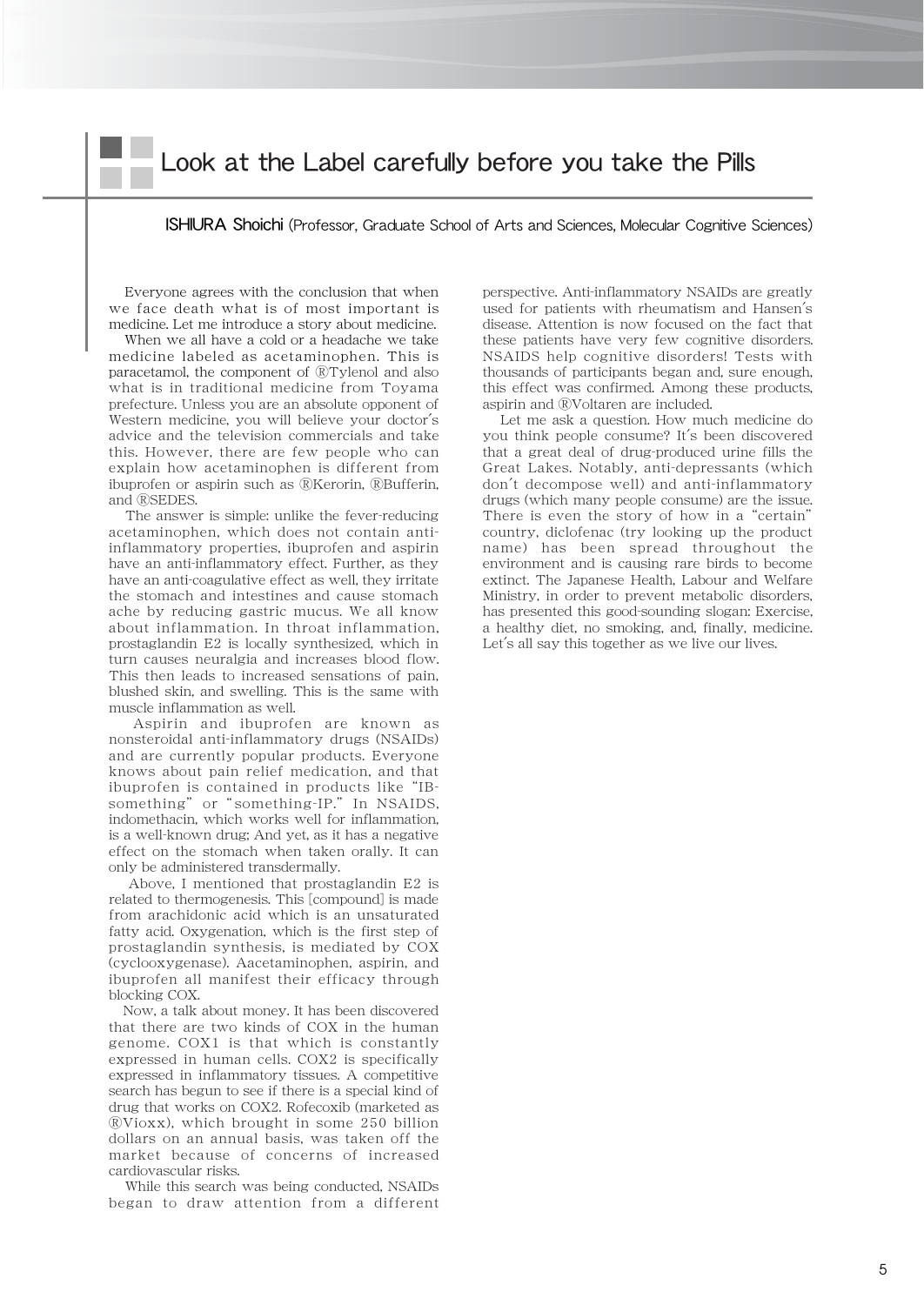### Inheritance of the Right of Protection in Islamic Law

YANAGIHASHI Hiroyuki (Associate Professor, Graduate School of Humanities and Social Sciences, Department of Islamic Studies)

Generally, property is inherited from parent to child, and from child to grandchild. However, in many traditional societies, property (alongside other material as well as immaterial assets) is inherited along the paternal ancestral line. In these instances, the property is not thought to be possessed in the narrow sense by the members of a single generation, but the current generation is rather thought of as a caretaker that receives this property from the previous generation and passes it on to the next generation. Islam almost completely abandoned this approach to inheritance, but in the lone instance of the right of protection (wal $\bar{a}'$ ), this idea of inheriting a right along the paternal ancestral line still existed.

The right of protection refers to the relationship existing between a freed slave and the former slave owner who has given the slave freedom. Here, I will not explain the specific content of this relationship, but wish to focus on the regulations governing the inheritance of this right instead. However, for the purpose of contrast, I will first explain the rules of property inheritance. As an example, let us assume that after the death of A, B and C inherit A's property. Next, when B dies, the same rules as in A's case are applied, and B's inheritors and their inheritance shares are determined. The same process is also applied in case of C's death. However, inheritance of the right of protection works differently. The difference is that only male members of the agnate line possess the right to inherit the right of protection. What is even more important is that when the current bearer of the right of protection dies, order of inheritance of it is determined as if it were directly inherited from the manumitter of the slave, the original bearer of this right. Expressed in a graphic, the relationship looks as follows.



Let us assume that when the manumitter dies, he leaves a father (A), a full brother (D), a half brother born to the same father and a different mother (E), and a nephew (F). According to the rules of property inheritance, only D possesses the right of inheritance, and in this case the right to protection does not differ. When D dies later on, he leaves E

and F behind. F inherits D's property, while E does not possess inheritance rights in this case.

However, in regard to the right of protection, only E inherits this right, while F is barred from inheriting it. To understand the logic behind this, it is necessary to explain the principle that determines the order of inheritance of the right of protection from the manumitter. Firstly, I will divide the male agnate kinship group of the liberated slave in the following way:

Group 1 consists of the direct descendants of the freed slave.

Group 2 consists of the father of the liberated slave as well as his direct descendants.

Group 3 consists of the father of the father of the freed slave as well as his direct descendants.

In the above, 1.) smaller groups exclude members of larger groups from inheritance. 2.) Within the same group, lower ranking members exclude higher ranking members such as the parent of the liberated slave from the right to inherit. 3.) When there are multiple brothers of the liberated slave, full brothers take precedence over siblings born to different mothers when it comes to inheriting the right of protection. Offspring born to full brothers also trumps offspring born to different mothers. Generally, among brothers of the person ranked first in the order of inheritance (males of the agnate lineage) in the various groups, full brothers outrank brothers born to different mothers, and the descendants of full brothers trump offspring born to the same father and a different mother.

Applying these three rules to the example case outlined above, the order of inheritance from the manumitter is A, D, E, F, but since A has already died, D inherits the right of protection. What happens, then, in case D dies? If this was a question of property inheritance, D's child F would inherit. As it is assumed in regard to the inheritance of the right of protection that this right is inherited anew from the manumitter, the order of inheritance is also A, D, E, F. However, since A and D are already deceased, it is E who inherits the right.

Extending this example to inheritance over several generations, this means that in case of the death of the bearer of the right of protection, the inheritor will be determined each time based on his relation to the initial bearer of the right (the manumitter). This principle is only applied in the case of questions of inheriting the right of protection. Other rights are not inherited at all, and property, which is the only other inheritable possession, is inherited directly from the deceased owner. It might be possible to interpret this as reflecting the fundamental Islamic attitude that at the time of a person's death, that person's life ends ―albeit only until the day of resurrection.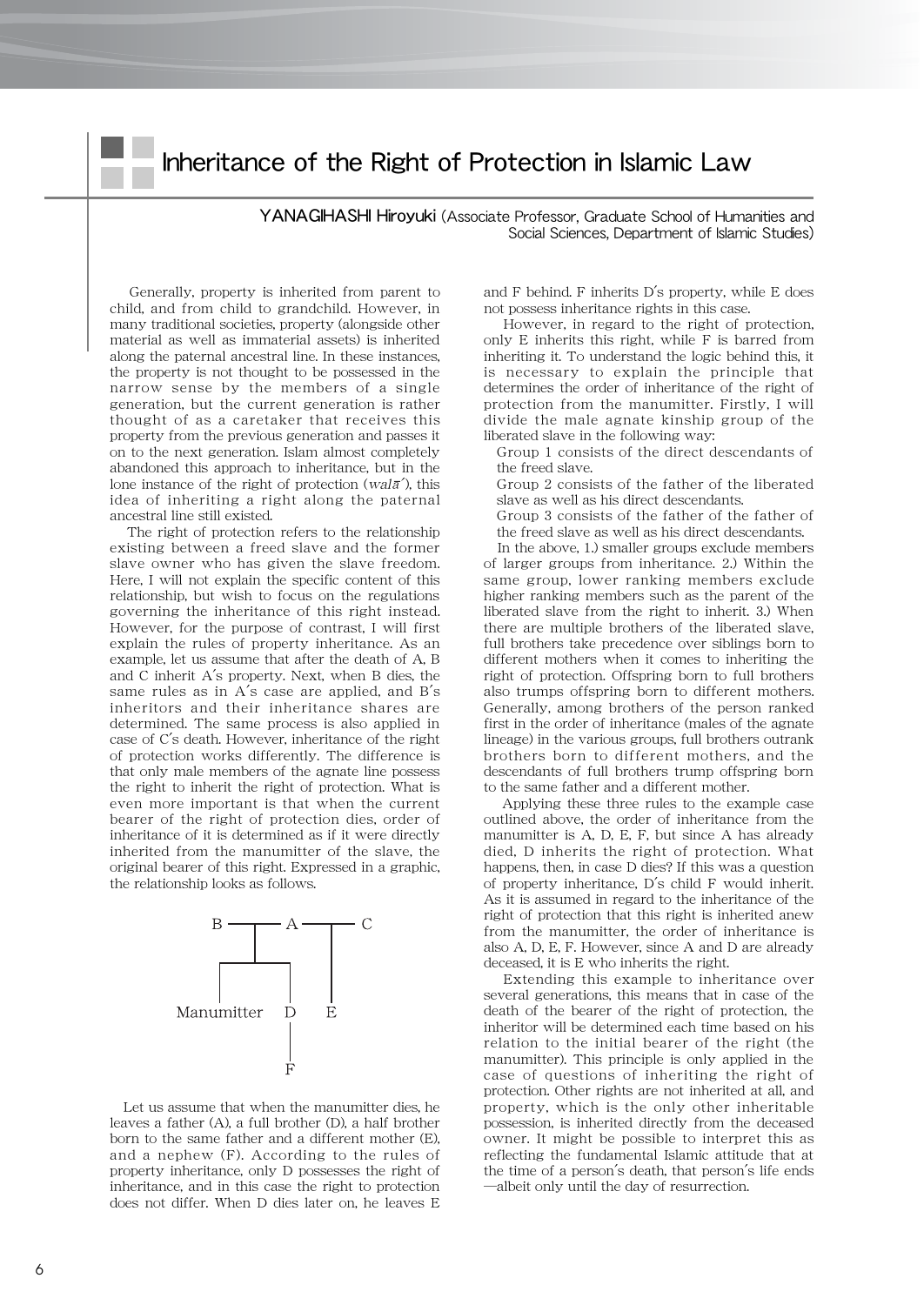# On Mourning Portraits

### AKIYAMA Akira (Professor, Graduate School of Humanities and Sociology, Art History)

Recently, while researching the works of Albrecht Durer in Berlin's Kupferstichkabinett, I had the opportunity to see a drawing by Lukas Furtenagel the Elder. Furtenagel is virtually unknown in Japan. If he is known at all, he is known as having been an active contemporary of Hans Burgkmair in Augsburg, and also for having painted a portrait of Burgkmair and his wife (housed in the Vienna Museum of Fine Arts). Although there are many unknown facts about Furtenagel's life, it appears that he worked in Augsburg and later moved to Halle.

It is said that on February  $18<sup>th</sup>$ ,  $1546$ , as Martin Luther came to the end of his 62-year-long life (in Eisleben), a local painter was called to his death bed and drew a portrait of Luther lying on his side. This was followed by a painter from Halle, who drew a portrait of Luther in his coffin. The former work is not known to be extant. The latter work, of Luther after death, is housed in Berlin and is generally recognized to be by Furtenagel. It is though that these portraits of Luther were mainly mass-produced in the studio of Lucas Cranach the Elder. At least 14 extant works have been confirmed. Among these works, the portrait housed in Hanover's Lower Saxony State Museum is notable for its quality. Although it is thought to have been painted by the hand of Lucas Cranach the Elder himself, recent research and surveys indicate that Cranach based his work on Furtenagel's sketch. Furtenagel is thought to have been the wellspring for a series of Protestant icons. In fact, his work goes beyond portraying Luther's death. Without idealization, this work vividly portrays Luther's visage and silently conveys Luther's strong persona: it has the power to entrance the viewer. This point is markedly different from other works, which lack the portrayal of Luther's persona. Luther's death mask and hand imprint are housed in Halle's Marien Church, and these are also said to be by Furtenagel. One reason for the appeal of the work housed in Berlin is that it was painted by a great artist who was able to see Luther up close.

But why were such mortuary portraits made at all? As Catholics spread the rumor that Luther's final hours were spent in agony, it is said that Protestants needed a means of propagating that Luther was actually at peace. When we look at the virtually same mortuary portrait of Philipp Melanchthon, a friend of Luther, we must conclude that such a possibility exists. Contemporary mortuary portaits―Erasmus, Holy Roman emperor Maximilian I, and Duke William IV. of Bavaria (Bayern)―it is likely that such paintings were common. The reason for this is that it is thought that these works would be used as templates for creating further mortuary paintings. It has also been noted that the mortuary portraits of royalty possibly functioned as a surrogate during funerals, and so forth. That said, the mortuary portraits of Erasmus and Maximilian I. portray individuals who come to their death after a long struggle and exhaustion. Thus, these works are difficult to include as being the same as Luther's portrait.

Today, when we look at a picture of the deceased we generally see a photograph of when they were alive and, generally speaking, these are images that all will like. However, in pre-modern Europe we can occasionally note mortuary images that connote the visage and cadaver as having struggled. Although we speak of "mortuary" paintings"in a single breath, the possibility that their meanings and functions varied greatly exists. Hence, there is a need for a deeper consideration of these works.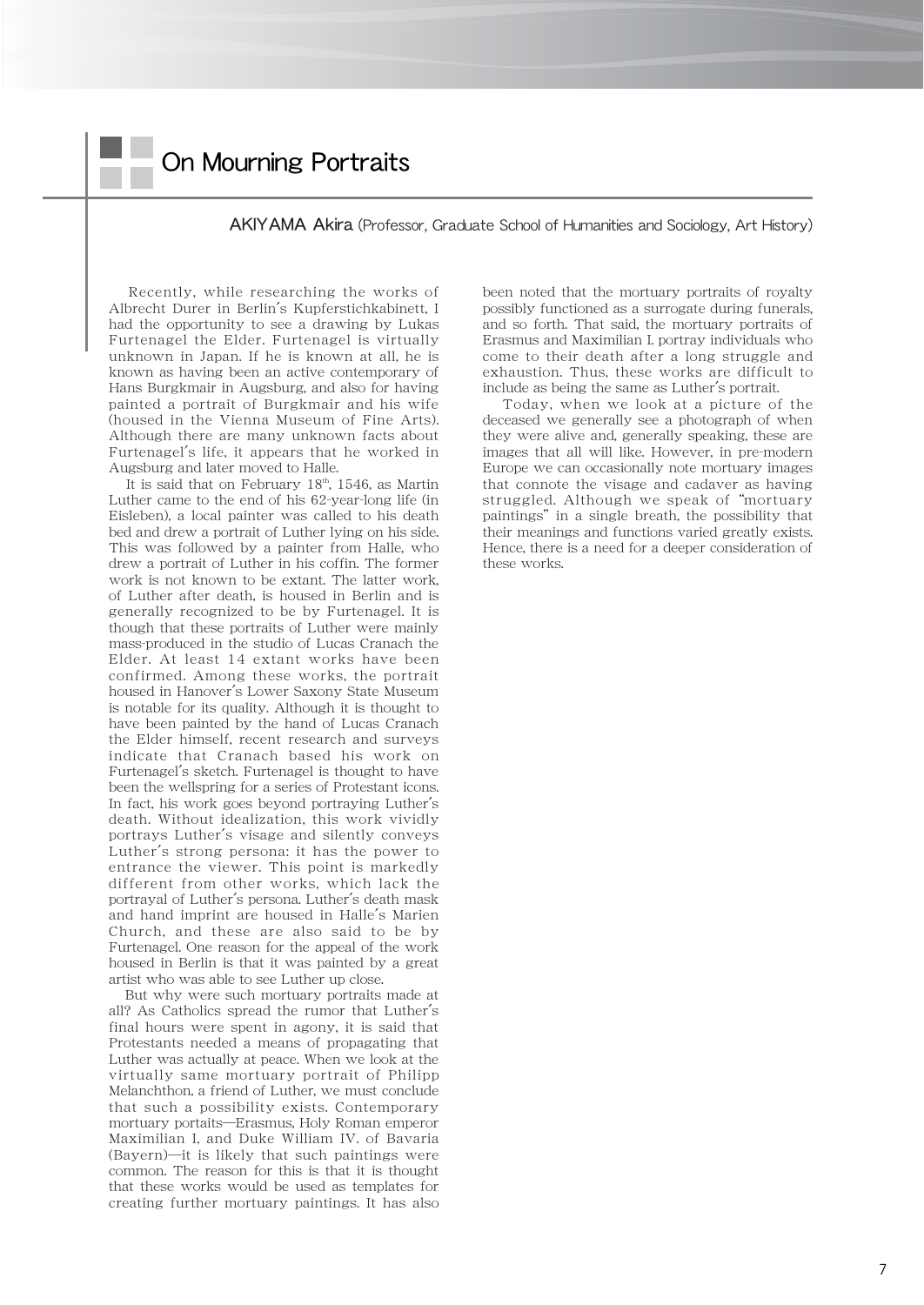# Todai BIO 2010

### ICHINOSE Masaki (Leader of the G-COE Death and Life Studies Program, Philosophy)

On May 1, 2010, the symposium"Todai BIO 2010" was held at the Yasuda Auditorium of the University of Tokyo. Despite the fact that the symposium was held during a period of several consecutive holidays, the event was as great a success as the previous occasions, with not only students and scholars, but also a large number of the general public filling the lecture hall. This symposium is an event that is held every year under the auspices of the University of Tokyo Life Science Network, and the symposia are important annual events for Life Science. While possessing the educational aim of informing students and scholars of the University of Tokyo of the state of the field, aiding in determining new approaches, and giving new impetus for research, these symposia also have the broader purpose of disseminating the findings of Life Science research to society and assisting in vitalizing Life Science research. What is remarkable about these symposia is that while they are focused on Life Science, they are not limited to research in the natural sciences, but rather Life Science is defined broadly to refer to "research concerning life." In this regard, every year there are contributions from scholars in such fields as law, education, and the humanities. Because of this approach, the BIO symposia are in the truest sense of the word interdisciplinary. As I have in the past acted as a member of the administrative committee of this network and have a strong interest in the philosophy of biology, I have always felt a strong affinity for the BIO symposia. The Death and Life Studies project has also participated every year in these symposia in the form of poster sessions (displaying brochures and posters of Death and Life Studies), and several years ago the previous head of Death and Life Studies, SHIMAZONO Susumu, participated as a speaker in one of these symposia. Against this background, the network decided to once again include papers from a humanities perspective, and I myself was selected to give a paper.

With twenty-five minutes allotted to each speaker, the presentations were given a very tight time frame. A timer had been placed on stage through which it was possible for the speaker to see exactly how many seconds had passed. Since I was not so used to the presentation format of the natural sciences, I was a little bewildered at first. Anyway, after the opening address by the president of the University of Tokyo, HAMADA Junichi, the presentations started at once. The first presentation,"Nano-electronics and the Life Sciences,"was given by TABATA Hitoshi from the Faculty of Engineering. My own presentation on "The Phenomenon of Life and Freedom" was next. Besides discussing an approach seeking to throw light on the questions of human freedom and responsibility by focusing on the phenomenon of life―that is by reference to theories on homicide in evolutionary psychology such as the so-called concept of the "criminal gene" and experiments conducted in the field of neuro-ethics―my paper also revisited the issue of the meaning of "freedom" from a philosophical viewpoint, bringing this revised concept of freedom into dialogue with the life-centered approach. I am not certain to what extent I was able to bring across my ideas in such short time, but as there were many participants who had questions concerning my paper, I feel that I succeeded at least in stimulating the listeners. Next, OHMURA Atsushi from the Faculty of Law gave a paper entitled "Eugenics and Marriage―From the Perspective of Pre-war Japan," followed by a paper on "Future translation of personal genome research into clinical practice" by TSUJI Shoji from the Faculty of Medicine. After the lunch break, SHIMADA Masakazu from the Graduate School of Arts and Sciences at Komaba campus talked about "Rapid Adaptation: Learning and Evolutionary Games in Insects,"SERIZAWA Takeshi from the Research Center for Advanced Science and Technology gave a paper entitled"Material-Recognizing Peptides," FURUYA Ken from the Faculty of Agriculture discussed"Nitrogen Fixation in Ocean Deserts,"and professor KATO Shigeaki from the Institute of Molecular and Cellular Biosciences presented on"Molecular mechanism of regulated expressions of genomic and epigenomic information."Lastly, the head of the Life Science Network, YAMAMOTO Masayuki, gave the closing address, and a fruitful symposium came to its end.

There already exists a semantic overlap between Death and Life Studies and Life Science in the names of these fields. With the establishment of Death and Life Studies as an independent discipline, collaboration with the Life Sciences is essentially indispensable. In the future, I want to actively foster contact between the Death and Life Studies program, Life Science, and the BIO symposia.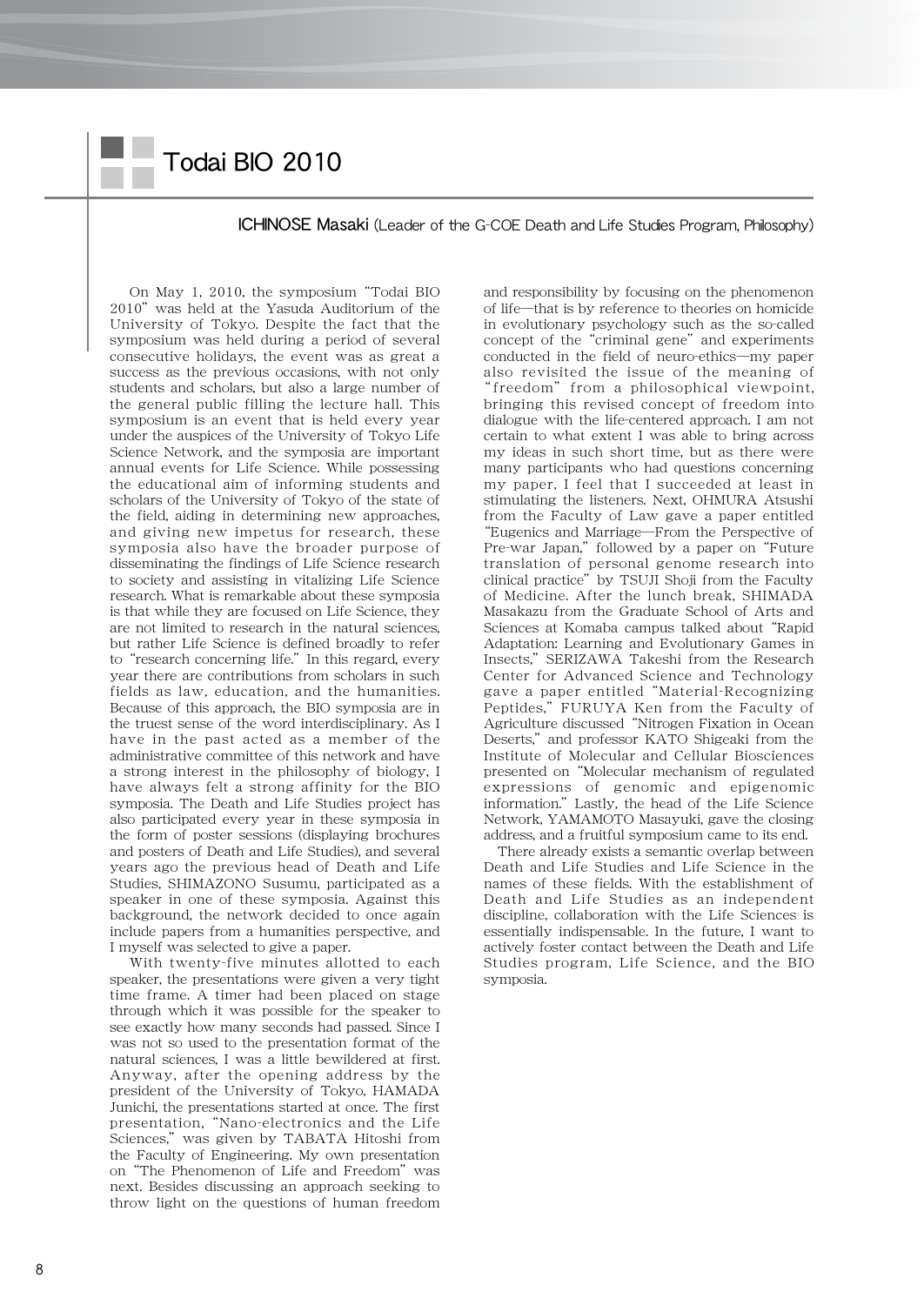# A Lecture by J. Baird Callicott: "Biodiversity - What it is and why it is Good"

SHIMAZONO Susumu (Professor, Graduate School of Humanities and Sociology, Religious Studies)

J. Baird Callicott, who currently teaches at the University of North Texas, is a distinguished scholar who taught the world's first course on environmental ethics at the University of Wisconsin in 1971 and acted as Vice President and then President of the International Society for Environmental Ethics from 1994 to 2000. As can be gleaned from the fact that one of his books is entitled In Defense of the Land Ethic, Callicott incorporates in his work the concept of "land ethics" first formulated by Aldo Leopold (1887-1948) and has labored to further develop ecocentric thought and the concept of the"Rights of Nature" in particular.

Last year saw the publication of a Japanese translation of his book Earth's Insights: A Multicultural Survey of Ecological Ethics from the Mediterranean Basin to the Australian Outback, in which he displays great interest in the religions and cultural traditions of Asia in an attempt to formulate a multicultural environmental ethic. This book is extremely useful in bringing together the fields of Death and Life Studies in which we have been engaged at the University of Tokyo with environmental ethics. Callicott's talk was made possible through the assistance of the Uehiro Foundation on Ethics and Education, which also sponsors the Uehiro Chair for Death and Life Studies.

In his talk, which was held on June 30, 2010 at Lecture Hall 1 of the Faculty of Law and Letters Building 2, Callicott discussed the history of the concept of biodiversity and the question of why biodiversity is good. While the concept of biodiversity is nowadays frequently treated as having a readily apparent value, according to the sociobiologist Edward Wilson, the concept was first formulated between the 1980s and early 1990s and became widely known through the influence of Walter Rosen. With the flourishing of ecological





thought, the academic meaning of this term also became more clearly defined over time. In this context, more and more attention has been given in recent years to the notion of bio-cultural diversity, which stresses the existence of an inseparable relationship between biological diversity and human cultural diversity.

Why, however, is biodiversity good? Those who put great emphasis on the value of ecology take biodiversity as an unquestionable and obvious good and strongly oppose technologies and regional development projects that fundamentally alter the environment. However, to explain why biodiversity is good is actually not a simple task. This is because there often are value-based conflicts between the various reasons given in support of biodiversity. Is it actually possible to formulate an argument that combines measurable reasons (reasons based on the calculation and measurement of adverse effects on the environment) and internal reasons (reasons that see biodiversity as a good in itself and as such able to form the precondition for laws and regulations)? As one possible measure to deal with this conundrum, in cases in which a quantitative evaluation is not possible, biodiversity advocates who are concerned about potential environmental damage could demand from the other side in an argument to deliver proof that environmental degradation will not occur in a given development project etc.

Above, I have provided a brief synopsis of Callicott's talk. Callicott's attempt to find a way to establish rational discourse in favor of biodiversity in the face of the danger of ecological thought being reduced to an inflexible conviction and losing its persuasiveness in the process, clearly showed a contemporary development of applied ethical thought concerning death and life. The lecture was followed by a lively debate.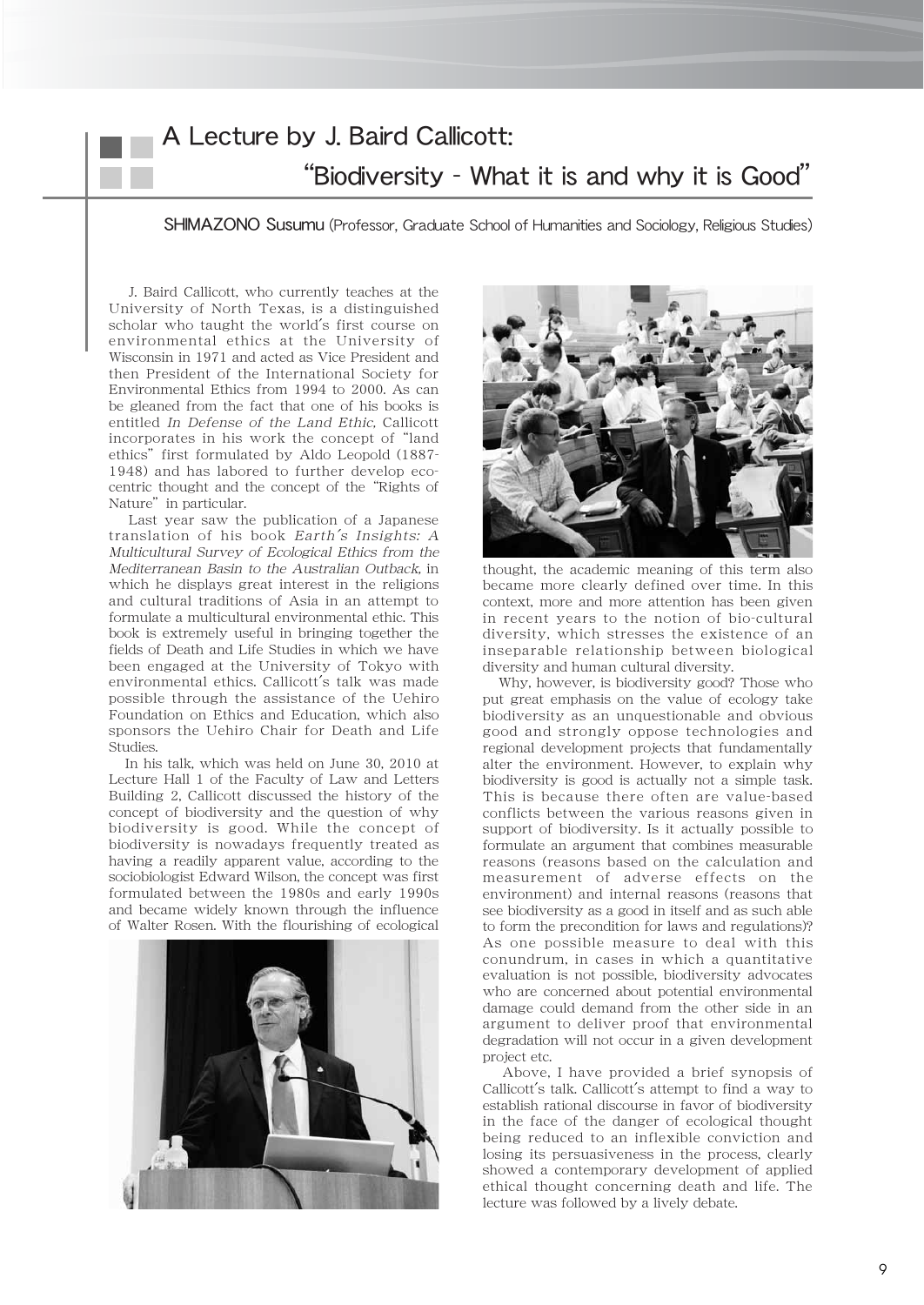## Symposium: Death and Life Studies

### On Human Animal Relations

ICHINOSE Masaki (Leader of the G-COE Death and Life Studies Program, Philosophy)

On September 4, 2010, the symposium"Death and Life Studies On Human Animal Relations" was held jointly by DALS and the Society for the Study of Human Animal Relations at the Koshiba Hall in the University of Tokyo's School of Science. Despite coming at the end of the summer break, the audience was more than a hundred members strong, and the symposium turned out to be an extremely vibrant event. The relationship between humans and animals has been a topic that the Death and Life Studies project had already previously begun to consider. On this occasion, this interest bore fruition, and in cooperation with the Society for the Study of Human Animal Relations, a venue for discussing this topic was provided.

It is easy to think that Death and Life Studies are exclusively concerned with questions of human death and life. In regard to this perception, bio-ethics and medical ethics are in particular depicted as constituting the main fields of discussion. Indeed, "ethics"and"morality"have traditionally been defined as pertaining to inter-human relations. However, through the maturing of experiential research, philosophy, and ethics concerning animals, current perceptions are at the moment in the process of considerable change. Academia has become increasingly conscious of the fact that in many senses, our "death and life" is always linked to the "death and life" of animals. This topic has therefore turned into a main object of scholarly inquiry. When considering the issue of "death and life," the question of "ethics" naturally arises, too, and awareness of the link between these two issues has become widely shared. Actually, in the  $21<sup>st</sup>$  century, the issue of"animal ethics"has been given a prominent position as a focal point for a variety of problem areas in philosophy and ethics.

Grounded in these concerns, this symposium took up the thematic group consisting of animal-assisted therapy, pets, assistance dogs, animal experiments, and vegetarianism. In all of these issues, an anthropocentric viewpoint focusing on employing the help of animals to further human happiness as well as an animal-centric viewpoint that considers the happiness and rights of the animals themselves are intricately intertwined. Furthermore, these issues also simultaneously incorporate a descriptive approach taking account of what is and a normative approach concerning what ought to be. The issues of death and life and the relationship between humans and animals are by their very nature multilayered, and in this sense the conference structure corresponded well with the overall theme at hand.

The symposium began at 10:20 am with opening words by myself. The morning session featured the keynote address"International Standards and Quality Control in Animal-Assisted Therapy"by Dennis Turner, a behavioral biologist and Senior

Research Associate at the University of Zurich. Turner discussed the positive effects that pet ownership has on the health of the pet's owner, and pointed out that the positive effects of pet ownership even extend to the owner's mental health as well as providing a social facilitator beneficial to interpersonal communication. Utilizing these positive effects by incorporating animals into the medical treatment of various ailments is known as"animalassisted therapy."However, when putting this form of treatment into practice, one also needs to consider the quality of life of the animals involved. Turner suggested guidelines to assess the quality of life of these animals, furthermore discussed the differences between animal-assisted therapy, animal-assisted education, and animal-assisted activities, and ended his talk by giving an overview of the current international situation concerning these issues. After the talk, there were many queries from the audience. I inquired about whether there are also people who will refrain from keeping a pet since they want to avoid suffering from pet loss, which is an unavoidable aspect of pet ownership. Turner responded by saying that far from being a negative aspect, real contact with animals, including their death, enables us to accept and come to terms with natural death. Nozomi Tsuda, from the social welfare corporation Noyurikai, and well-versed in these issues, acted as chairperson.

After the lunch break, the afternoon session started. The first panel of the afternoon session was entitled"The Human-Animal Bond,"and consisted of three panelists. First, Mitsuaki Ohta, from Azabu University, raised an interesting issue in his paper with the straightforward title"Will the Day Come when Animal-Assisted Therapy Receives Recognition in Medical Science?" According to Ohta, it is currently exceedingly difficult for animal therapy to be established as a form of treatment in practical medicine in Japan since the tendency is particularly strong to demand of this field not only experiential evidence, but also a preceding scientific logic. However, he concluded that the day is probably near when animal therapy will exist as a medical option, since research in this field has made

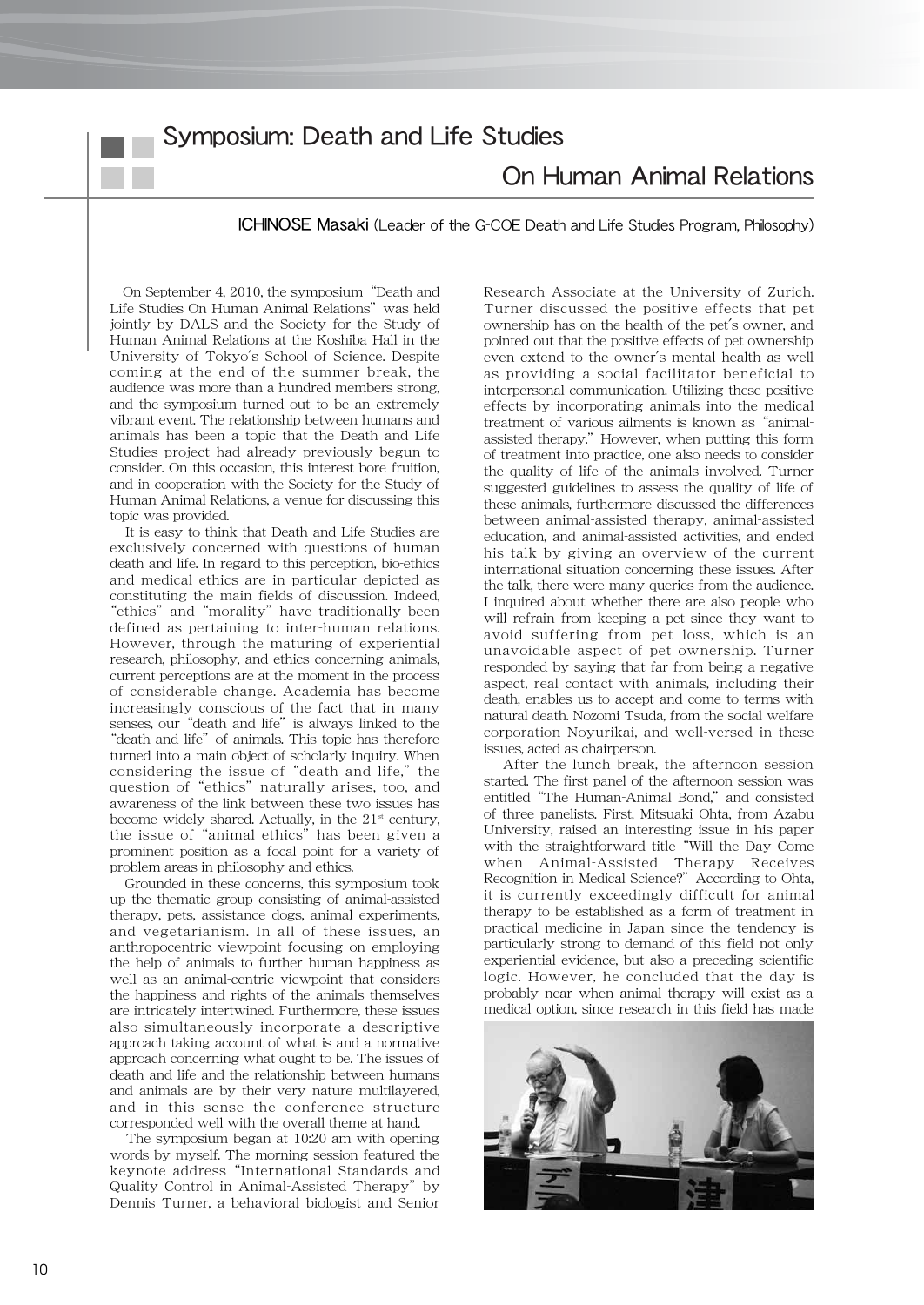tremendous progress on the global level. Next, Yasuhiko Aita from the Japan Society for the Prevention of Cruelty to Animals gave a paper on the phenomenon of pet loss entitled"Pet Loss: The Joy of Being with Pets and Sorrow for their Death." Drawing on his personal experience of the loss of his pet dog, Aita pointed out that pet loss can be debilitating in extreme cases, that there is individual variation in how people are affected by it, that there are no measures that can prevent pet loss, that death is natural, and that coming to terms with one s grief can only occur naturally. Finally, Rinka Shinoda, from the National Federation of All Japan Guide Dog Training Institutions, talked about"Why Guide/Service Dogs are not yet More Accepted in Japan." Based on a detailed survey of people with sight and hearing impairments, she addressed the question of why the use of aide dogs, such as guide dogs, service dogs, and hearing assistance dogs is not wide spread in Japanese society. Shinoda reported that persons with sight impairments responded in the survey that they refrained from having a guide dog for financial reasons or out of consideration for the animal, but it has become apparent that the act of contemplating having a guide dog itself can cause the person concerned to start thinking about their life in a different way. Based on these survey findings, Shinoda concluded that not only would it be necessary to promote the use of guide dogs, but also to expand the counseling system for persons with sight and hearing impairments. In the following, Noriko Niijima, from Yamazaki Gakuen University, commented on the three papers, arguing that all three topics―animalassisted therapy, pet loss, and aide dogs― involve some kinds of ambiguity, and that becoming aware of this fact is necessary for dealing with the issues at hand. During discussion time, a wide variety of questions were asked and the extraordinary interest of people in this cluster of issues was apparent. Also giving comments of his own on the papers, Manabu Akagawa, a DALS Representative, was an efficient chairperson for this session.

Next, the second panel of the afternoon session was concerned with the topic of animal ethics. The panel consisted of two presenters. First, Tetsuji Iseda, from Kyoto University, talked about "The Ethics of Animal Experimentation: Rights, Welfare, and Kuyo." He began by introducing the ideas of animal welfare based on the three core notions of abolishment, improvement, alternatives, and the concept of animal rights. Iseda then discussed the state of affairs in Japan, pointing out that Japan is lagging behind Europe and North America in regard to these issues. As one possible way of overcoming this impasse, he suggested the implementation of memorial services (kuyo) for animals killed in experiments, and considered the question of whether

it would be possible to establish a new, original Japanese ethics that could also be disseminated to other countries based on such memorial services. The second presenter was the writer Shizuka Tsuruta. Tsuruta discussed the ethical issue of eating meat in a paper entitled"Vegetarianism― Food for Love and Thought." First, she pointed out that vegetarianism is not merely equivalent to refraining from eating meat, but is rather founded on the idea of not destroying life. She then proceeded to give a detailed description of the history of vegetarianism from Greco-Roman times. As the ethical foundation of vegetarianism, Tsuruta brought up the inequality inherent in the"speciesism"and the environmental destruction accompanying the practice of eating meat. She also pointed out that vegetarianism is not necessarily exclusively connected to the aim of staying healthy. Finally, I, myself, presented my thoughts and comments concerning the papers under the title"Lack and Fulfillment of Consideration for Animals." I considered the issues of vegetarianism and the ethics of memorial services for animals, while pointing out that there is a lack of taking into account the vagueness of the concept of sentient that is the object of ethics, the reality of the daily occurrence of the killing of dogs and cats, as well as the fact that what is needed is a discussion from the perspective of a utopian society in which consideration for animals has been fully realized. The panel was followed by a lively discussion session. One could gain an acute sense of how these issues are really located at the forefront of the study of ethics. Seizo Sekine of the Ethics Department at the Graduate School of Humanities and Sociology acted as chairperson for this session, summing up the discussion, and giving his own views from the perspective of a scholar of ethics.

After the symposium, a reception was held at the Sanjo Conference Hall. Mitsuaki Ohta told me that the symposium had made him once more aware of the importance of philosophical ethics, and in my view the entire day was extremely significant. I also have the feeling that the event marked an important step in the activities of the Death and Life studies institute.

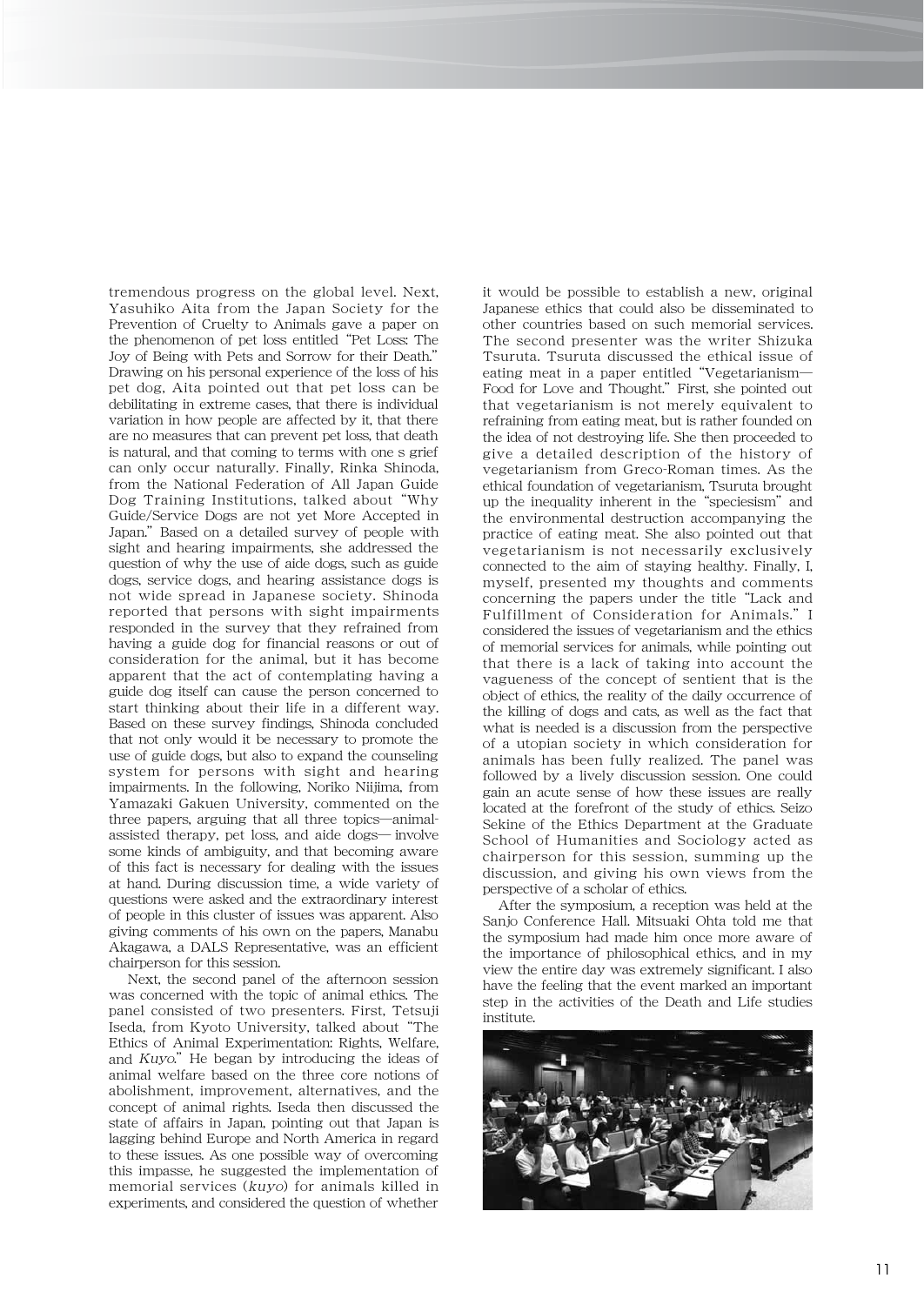Symposium:

The Present State of the Commoditization of Life

ISHIKAWA Kumiko (DALS Specially Appointed Researcher, Intellectual History of Japanese Political Thought)

Recently, in our globalizing society, the possibility for the circulation of the human body is becoming a reality. Reproductive technologies are no exception. Practices such as surrogacy (or "surrogate pregnancy." Hereafter simply labeled "surrogacy"), embryo donation, and ovum donation ―which are only possible through using the body of a living other―are spreading. This is not something unrelated to our own selves.

Such concerns, held by a number of our younger researchers, led to the planning and hosting (June  $12<sup>th</sup>$ , 2010) of the symposium entitled, "The Present State of the Commoditization of Life." This symposium focused on the problem of surrogacy.

Following Shimazono Susumu's (Religious Studies) opening remarks, Miho Ogino (Doshisha University; Women and Gender Studies) gave the opening address, which was entitled,"Reproduction/Commoditization of the Body/Feminism: with a focus on Japan and the USA." She noted differences in feminist awareness and problematization concerning surrogacy and ovum donation in the USA and Japan. In Japan, reproductive technologies such as host surrogacy (etc.) are suspected as being methods for controlling and commodifying female bodies: many take a cautious view of such applications. Pace this, in the USA both pro- and counterarguments coexist. Notably, some hold that surrogacy promotes women's solidarity and liberation from pregnancy and birth. It was pointed out that it is a serious issue as to how to face the various problems concerning reproductive technologies in a world in which the global spread of American notions of freedom and distrust for laws limiting self-determination.

Next, Soichiro Ogura (DALS Specially Appointed Researcher; Philosphy/Ethics/Bioethics) presented a paper entitled," Surrogacy and Fertility



Counseling: German Law and Social Praxis"; next, the journalist Kazumoto Ohno spoke on"Why I am Against Surrogacy"; and, finally, Koji Kugu (Lecturer, University of Tokyo Hospital; obstetrician) gave a paper entitled"Problems concerning Reproductive Technology as seen from the Clinical Field."

In Germany, based on the"Obstetric Conflict Law," counseling centers provide mental health care, disseminate information, and promote mental and physical check-ups for infertile couples. Ogura noted that reproductive technology is not always the best solution and that mental care, as seen in "Pregnancy Conflict Counseling," is necessary.

Based on his journalistic experience, Ohno argued that"There is no room for accepting surrogacy." He noted that surrogate mothers abroad are, without exception, from impoverished classes, that surrogate pregnancy harbors a number of issues, and that it often harms relationships between couples. More than anything, accounting for the perspective of children born through surrogacy is lacking and such children often struggle with searching for their origins.

Kugu's paper noted the problem of the role of third parties in reproductive technology. In the AID procedure, a child's right to know their birth parents and the right to anonymity for these parents is in conflict. Further, He also pointed out, for example, that in IVF ovum donation that pregnancies in which the fetus and maternal body do not have genetic commonality that the risk for genetic incompatibility increases. In either case, the long-term care for such children has not been fully addressed. As problems concerning surrogate conception have not been fully presented by the media, a simple acceptance of these practices requires caution.

Yoshie Yanagihara (G-COE Specially Appointed Researcher; Bioethics and Gender Studies) noted that although the Japanese media claims that surrogacy is "accepted throughout the world," there are in fact many countries that ban the practice. She also noted that simply banning such technologies is not enough but that there is also that a need for mental health care for those who have given up on conception. Yasutaka Ichinokawa (Sociology) further pointed out that, as with the organ transplantation issue [in Japan], the media often conveys incorrect information. He also noted the importance of correctly conveying the voices of those who have undertaken such procedures and now regret doing so.

A great number of opinions and questions― spanning sociology, gender studies, ethics, law, and so forth―from the audience were also presented and, with this, our symposium ended on a successful note.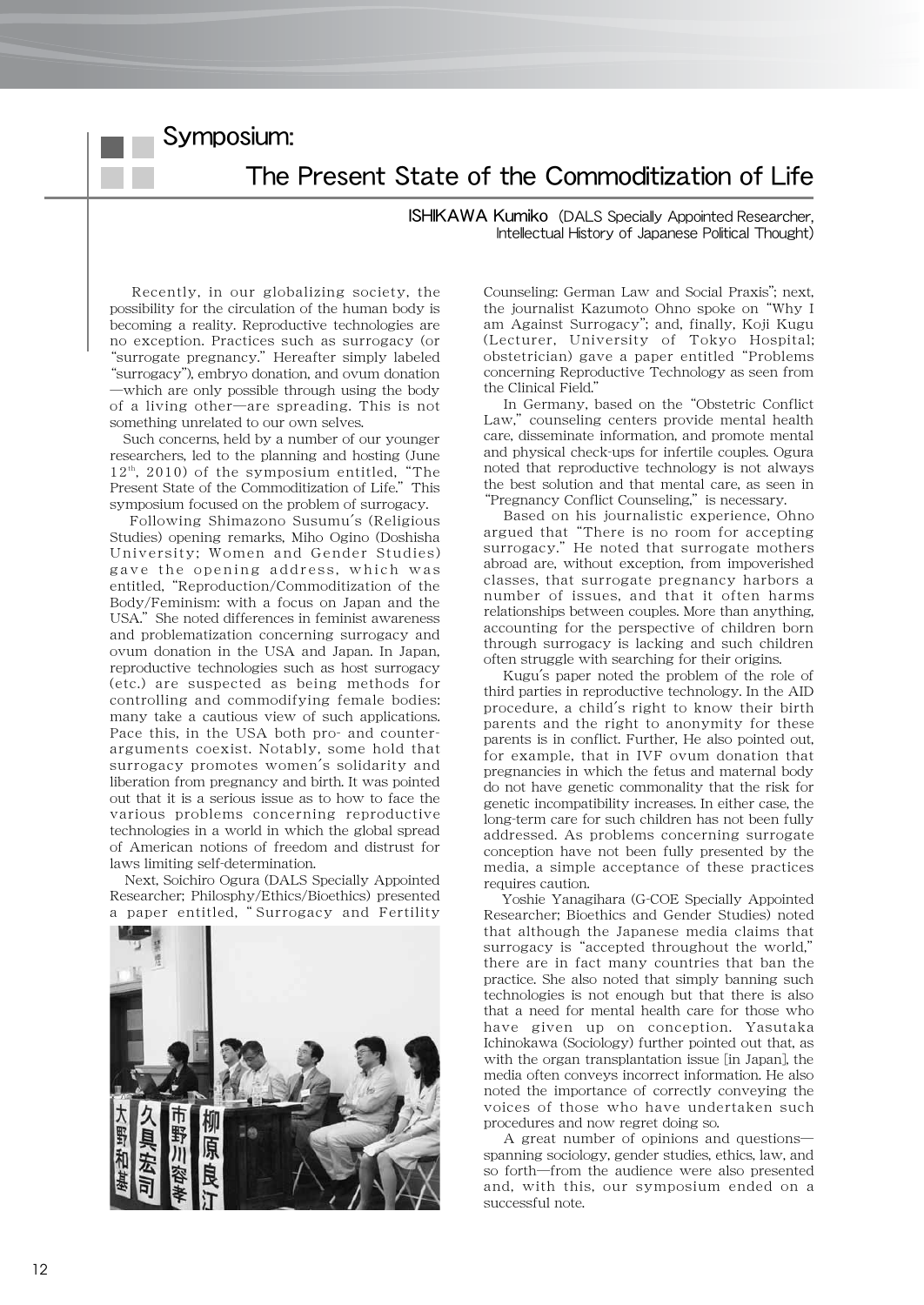# The Tomb Sweeping Festival (Qingmingjie) and Funeral Culture in Contemporary China

### Erik SCHICKETANZ (DALS Specially Appointed Researcher, Religious Studies)

On May 13, 2010, I gave a paper entitled"The Tomb Sweeping Festival (Qingmingjie) and Funeral Culture in Contemporary China"as part of the DALS Research Seminar. About ten DALS members were present on the occasion. In this paper I sought to provide some preliminary thoughts on the issue of ancestor worship and views of death and the afterlife in contemporary China. I am mostly interested in the question of how the relationship between state and society influences and shapes ideas of the afterlife as well as related practices. I based my observations on the example of the Tomb Sweeping Festival, a traditional holiday that has become recognized in recent years as a national holiday.

The Chinese Communist Party has since its founding propagated a materialist and secular worldview. The notion of the existence of ancestral spirits with the power to intervene in this world that has been part of popular ancestor worship was rejected as part of this ideology. After the founding of the People's Republic, alongside branding ancestor worship as superstition, the communist government planned the reform of funeral practices. The focus of these policies lay in bringing about a transition from burial to cremation. These funeral reforms form part of the CCP's aim to "civilize" (wenminghua) Chinese society. As "civilized" funeral practice, the Chinese government promotes remembrance and commendation of the dead as a replacement for their worship, seeking to spread a secular form of funeral in Chinese society devoid of all supernatural elements.

On the occasion of the Tomb Sweeping Festival, the bereaved visit their ancestral graves, clean them, and worship in front of them. An important part of the ritual activities that traditionally took place was the supplication of the dead through the burning of paper offerings. In return for these offerings, the living gained the protection of the ancestors. The relationship between the living and dead was thus not a one-sided one, but rather mutual. As this view takes ancestors as active entities and went against the Communist government's secular ideology, the Tomb Sweeping Festival became the target of state repression in the People's Republic.

However, on December 14, 2007, Decree No. 513 of the State Council recognized the Tomb Sweeping Festival as a national holiday, with 2008 marking the first year of public celebrations on the occasion of this festival since the founding of the People's Republic. This recognition of the Tomb Sweeping Festival brings up the question of whether the Chinese government's position in regard to traditional notions of the afterlife has changed.

Since the beginning of the reform in 1978 state regulations in regard to religion and traditional culture have increasingly loosened, and the building of temples and general revitalization of religious life has emerged as a prominent social phenomenon. Furthermore, a recent survey showed that around twenty-five percent of the Chinese people believe that ancestors have influence over the fate of the living and the practice of burning paper offerings is also a noticeable feature of the contemporary Tomb Sweeping Festival. However, while traditional believes and practices are experiencing a revival in society and the state has indeed relaxed its control over religious activities, this does not mean that state control over religion and traditional culture has ended entirely.

As part of its aim to establish a"harmonious society" (hexie shehui), the Chinese state has actively attempted in recent years to bring traditional culture within the fold of its cultural policies. The state hopes that traditional culture can function as a kind of psychological "glue" that can counteract the negative social effects of the introduction of the market economy. The Tomb Sweeping Festival is no exception in this regard, having been reinstated as a national holiday to act as a tool to foster social stability. However, the Chinese state does not promote a traditional form of the festival, but rather a "civilized"one, in which a mutual relationship between the living and the dead does not exist. In fact, the state's vision of the Tomb Sweeping Festival closely mirrors its attempts to promote a secularized form of funeral, in which the dead are passive entities that are the object of remembrance by the living.

The contemporary Tomb Sweeping Festival in the People's Republic represents a meeting of reemerging traditional ritual practices and the attempts of the state to secularize the festival's cultural contents. Since the festival has only recently been recognized as part of official Chinese culture, it is too early to predict what form rites of ancestor worship performed on this occasion will take in the future. It is my aim to take the case of the Tomb Sweeping Festival to examine how the two forces of traditional culture and the state intersect in the formation of contemporary Chinese perceptions of death and the afterlife.

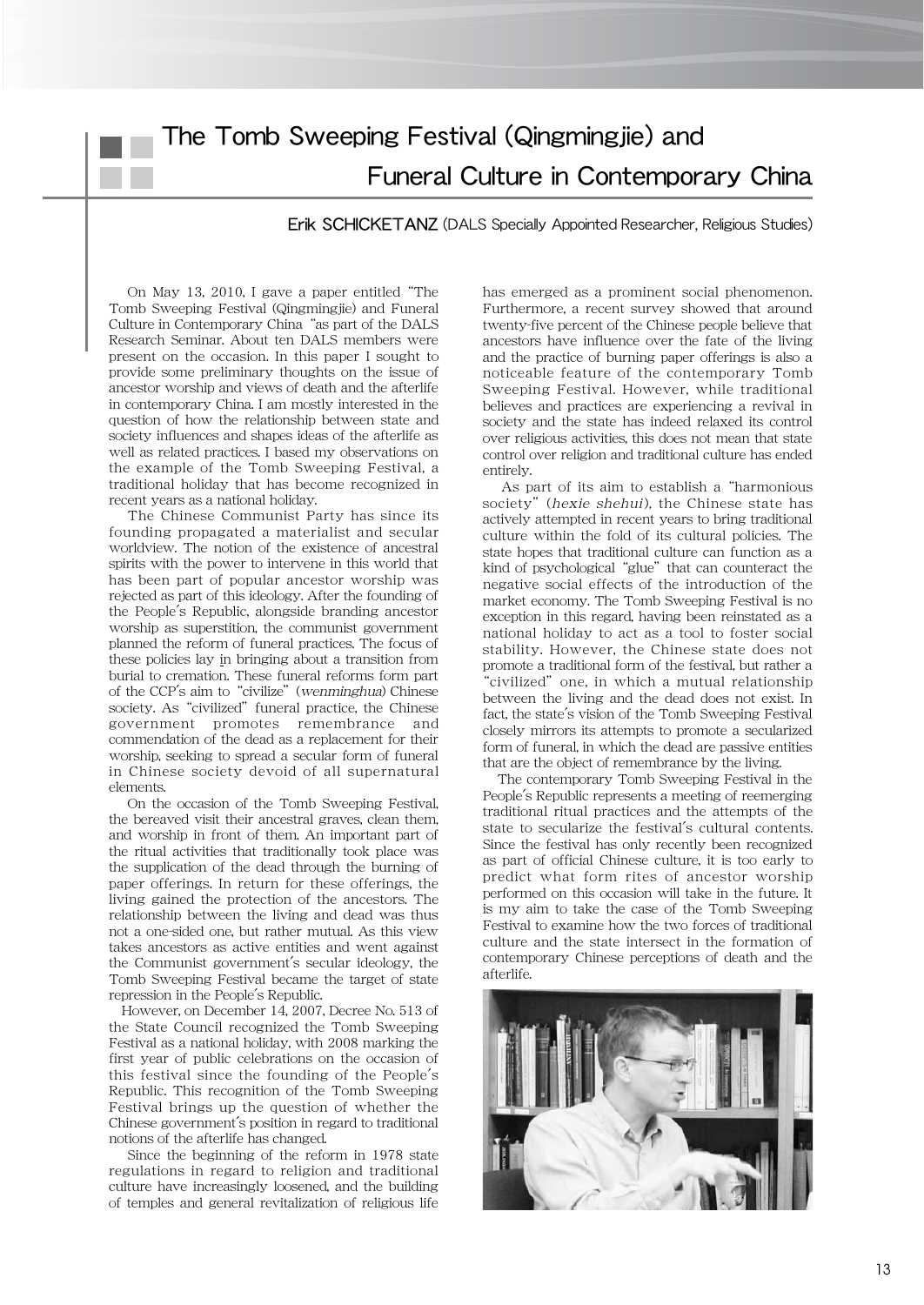## 2009 Clinical Death and Life Studies/

### Ethics Research Group Report

YAMAZAKI Hiroshi (Graduate School of Humanities and Sociology, Uehiro Lecturer, Death and Life Studies/Medical Sociology)

In 2009, our research group entered its  $3<sup>rd</sup>$  year and a series of 10 presentations and discussions concerning issues in Death and Life Studies―notably concerning praxis―was held. The following presents a brief sketch of each paper and reflections on the meetings.

### First Meeting : April 16<sup>th</sup>, 2009

"HIV Infection Risks and the Pain of Living: MSM (Men who have Sex with Men): Thoughts from a Survey<sup>"</sup>

YAMAZAKI Hiroshi (University of Tokyo Faculty of Letters, Graduate School of Humanities and Sociology)

As the vast number of reported cases of HIV infection in Japan are due to male-male sexual relations, the issue of conducting preventative measures against infection for MSM is of great import. In this paper, through qualitative research, I observed that if the worsening of mental health care for MSM and the lack of condom usage are connected to HIV infection, then we must ask: What is the interpretative scheme through which to connect both phenomena? I noted that many MSM face deplorable mental health care and see this as being painful. Through delineating the existence (or non-existence) and the varieties of such feelings, I concluded that these are elements influencing the lack of condom usage. In the Q&A period, it was helpfully pointed out that such a survey is interactive and harbors ethical questions as it helps―through the strong singling out of MSM―to cause participants to actually become aware of their pain.

#### Second Meeting : May  $28<sup>th</sup>$ , 2009

"On the Relationship between Appropriate and Good Health Care: Through Observing the Concept of Medical Response"

ENZO Aya (University of Tokyo Faculty of Letters, Graduate School of Humanities and Sociology/ JSPS)

In recent years, there has been a trend to emphasize the question of undertaking "appropriate" medical care and, before that, addressing just what this means. However, in just what case is it most appropriate to carry out such proper care? Further, what kind of treatment could become an alternative in cases where such care is not appropriate? In this paper, this problem was approached from the concept of medical response from the standpoint of chronic ailments. Although this paper's analysis approached this problem through using medical literature, the speaker―in the Q&A session―was given helpful opinions concerning the need for examining the use of the terms"medical response"and"appropriate care" in everyday life.

#### Third Meeting : June  $11<sup>th</sup>$ , 2009

"Home-Based Terminal Care and its Underlying Views of Death and Dying"

KOGO Yumiko (University of Tokyo Graduate School, Dep. of Education)

In this paper, I focused on aspects of death as found in my current research. Along with a qualitative analysis of views of death and dying as thought to be held by health care providers in home-based terminal care practices, I presented a working hypothesis on this matter. I received many honest yet constructive comments during the discussion period. Notably, the need for examining the merit and demerit of―both from the perspective of both the clinical and non-clinical space―how researchers both immerse themselves in the clinical space and are also distanced from such space was pointed out. I was given many valuable suggestions to be considered in future research. I would like to offer my thanks for having been given the opportunity to present my research as part of a research group consisting of scholars coming from such varied backgrounds.

#### Fourth Meeting : June  $25<sup>th</sup>$ , 2009 See Newsletter 24.

### Meeting Five : July  $9<sup>th</sup>$ , 2009

"On the Present and Future of Electroshock Experiments in Patients with Consciousness Disorders"

TODA Soichiro (University of Tokyo Graduate School, Dep. of Medicine)

In this talk, I clarified that examining if patients (notably those in vegetative states or with minimal conscious awareness) feel pain or not is of great clinical import. I then reviewed recent electroshock experiments for patients with such disorders. After having examined the history of issues concerning these experiments, I argued that the anticipatory or predictive paradigm of experimentation is effective even for determining the ability to comprehend language in such patients. In the ensuing discussion, it was debated as to whether or not such painful stimulation was ethically appropriate. It was also pointed out from an emergency room doctor that some patients who have recovered consciousness recall this stimulation and are angered with their doctors. The discussion was highly productive and gave me a number of ideas for researching current experiments that attempt to keep pain to a minimum, and I was also made aware of the question of the ethicality of such practices.

### Meeting Six : October 15<sup>th</sup>, 2009

"A Report by a Clinical Nurse Seeking to Apply Ethics to Situations of Deciding on Medical Treatment"

SHIRAKAMI Taeko (Hyogo College of Medicine, Division of Coronary Heart Disease)

As someone involved in the acquisition of informed consent, I have become skeptical as to whether throughout the clinical environment it is truly the wish of the patient to make the final decision on the content of treatment and whether burdening patients with these decisions would truly represent respect for their wishes. A survey addressing this issue has shown that while 70% of patients wanted to leave the ultimate decision on medical treatment up to the doctor in charge, all survey participants answered that they would like to be involved in the decision making process. Based on the survey results, it appears that what patients expect in terms of respect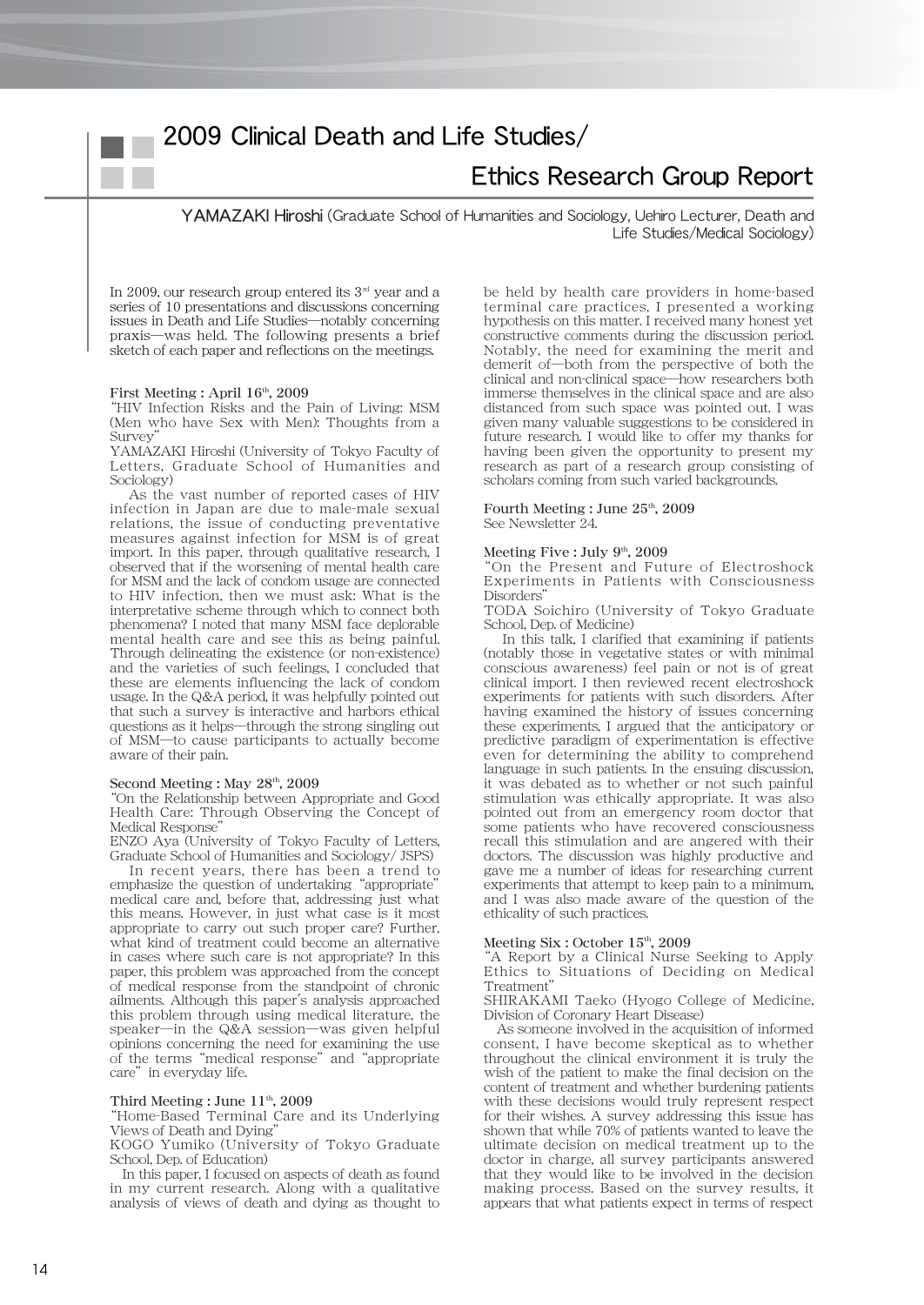for their wishes as part of the procedure of acquiring informed consent is not a decision based on adequate explanation, but rather that medical practitioners display an attitude of working jointly together with the patient. While putting my argument together, I often regretted having ventured to give this talk. The pressure I experienced at contemplating having to present my ideas at the University of Tokyo was tremendous. However, my fears proved absolutely unfounded and the occasion turned out to be highly stimulating and enjoyable.

#### Meeting Seven : November  $5<sup>th</sup>$ , 2009

"Solving the Conflict between the Japanese Women's Movement and the Disability Movement Over Prenatal Diagnosis"

HAYASHI Chiaki (Josai International University, Graduate School of Humanities)

When the disability movement raised the question of whether women actually possess the right to abort a fetus diagnosed with a disability, the Japanese women's movement, which has been calling for the recognition of female reproductive rights, was confronted with the contradiction between female physicality carrying life that is simultaneously identical with the woman and separate from her on the one hand and the identity of women as legal entities on the other. The women's movement has criticized prenatal diagnosis as a means by which society avoids having to address the rights of women and persons with disabilities by turning the selection of life into an issue of the individual. In this presentation, I tried to give order to and consider the arguments coming out of the disability movement. While these arguments share a lot in common with the critique of prenatal diagnosis formulated by the women's movement, I fear that the disability movement displays the tendency to identify with the fetus and perceive the relationship between fetus and pregnant woman as antagonistic. Also, the legal regulations for selective abortion are rejected as perfectionism. As a number of research group participants commented based on their own personal experiences, the Q&A session turned into a valuable opportunity to see how bioethical issues manifest as part of individual suffering.

### Meeting Eight : December 17<sup>th</sup>, 2009

"Grief over Suicides Within the Family: From the Accounts of Bereaved Family Members"

HASHIMOTO Nozomu (University of Tokyo Graduate School, Dep. of Education)

Support for bereaved relatives―one of the response measures after a suicide―takes the form of learning to talk about a death that is difficult to discuss openly. I have been conducting interview-based research to elucidate the quality of interactions with others through acts of talking about the suicide of a close relative. Analysis of the interviews has suggested to me that it is useful to consider the speech acts of bereaved family members from the vantage point of several qualities. Also, while it can be pointed out that there is a kind of silence that prevents speech from taking place, there is also a type of silence that is

indispensable for speech to take place. I have been advancing my research by taking this plurality inherent in silence into account. My approach is based on clinical psychology, but I have been able to benefit from the differing academic backgrounds, interests, and experiences of the research group participants. Thanks to the valuable comments I was able to receive from them, I have become aware of issues and methods of expression that had until then escaped my attention.

### Meeting Nine : January  $21<sup>th</sup>$ ,  $2010$

"The Meaning of Life and Its Relationship to Death: An Analytical Approach to Issues Related to Death" YOSHIZAWA Fumitake (Chiba University, Graduate School of Humanities and Social Sciences)

What is the meaning of our lives? In recent years, there is an ongoing effort in the field of analytic philosophy to elaborate on the concept of the meaning of life. In my presentation, I argued that in the current discourse there has not been enough interest in the relationship between the meaning of life and death, and that the question of whether life can have meaning in the face of inevitable death has not been adequately addressed. Furthermore, I pointed out that there are two types of relationship between the meaning of life and death, and that by differentiating between these, a certain nihilistic viewpoint can be avoided. The varied background of the research group participants meant that I was able to receive many stimulating comments. While the topic of my research itself is of a familiar and immediate nature, I fear that my presentation was heavily focused on making a formal scholarly argument and thus not easy to follow. I seek to present my thoughts in a more accessible manner at future opportunities.

### Meeting Ten : February  $4<sup>th</sup>$ , 2010

"Research on the Development of a Program of Death Education for Young Adolescents: Aiding the Formulation of a View on Death and Life Through Discussions with Students'

EBINE Rie (University of Tokyo Graduate School, Dep. of Education)

Focusing on third-year middle school students and first-year high school students, my research was conducted with the aim of creating a program that can help the development of a view on death and life by the students themselves through gaining awareness of one's own death or that of someone close and discussing each other's death in the family. Based on the transcripts of the group interviews and written feedback from the students gained in class, I analyzed the psychological effects and influence of the program on the students. What can be gleaned from the findings of my investigation is that the negative emotional reactions expressed in class coexist with positive psychological reactions, and that negative emotional reactions are not necessarily something that should be eliminated as undesirable. In the Q&A session, I received valuable comments regarding how to improve my analytical as well as my educational approach.